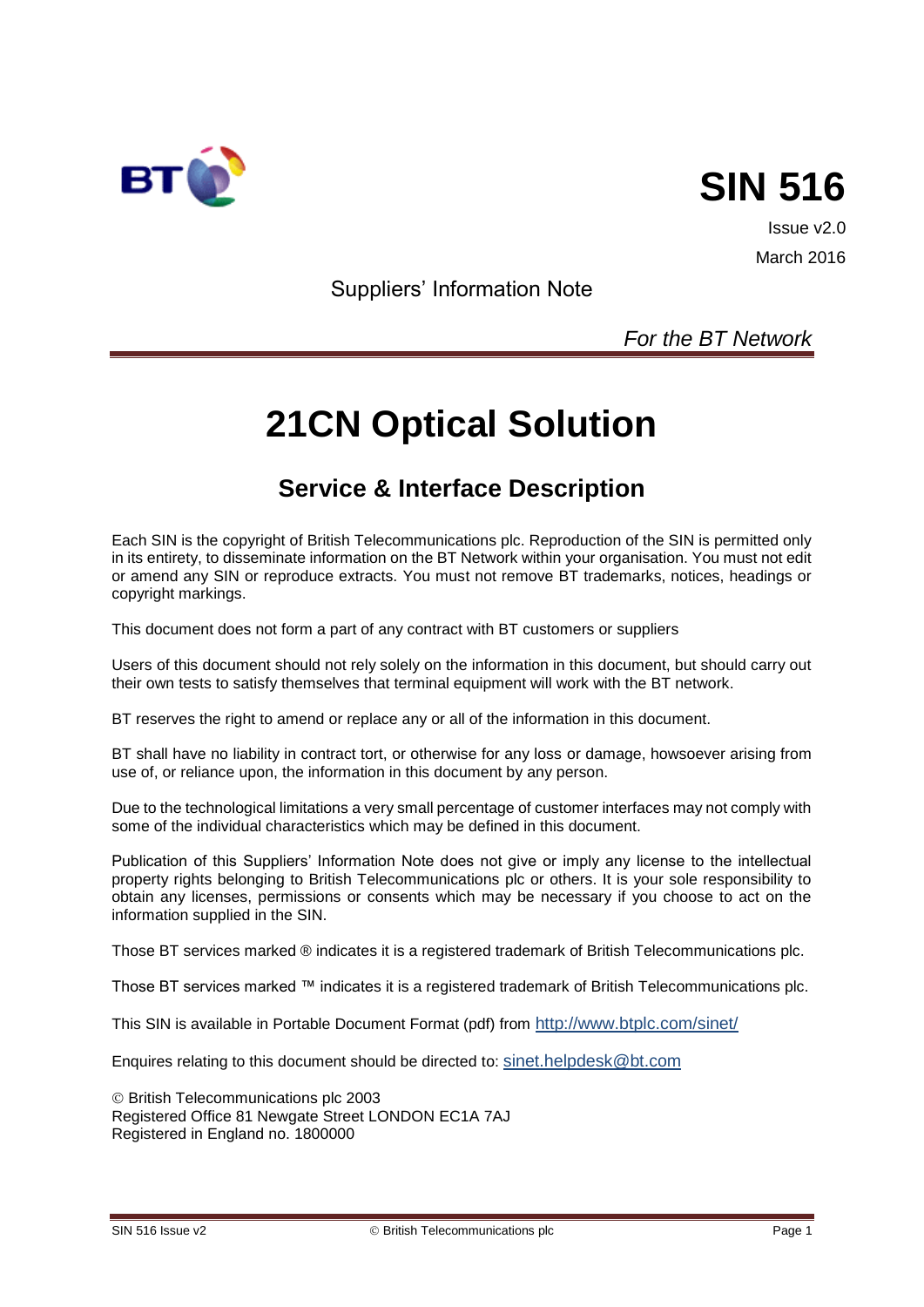# **Table of Contents**

| 10. |  |
|-----|--|
| 11. |  |
| 12. |  |
| 13. |  |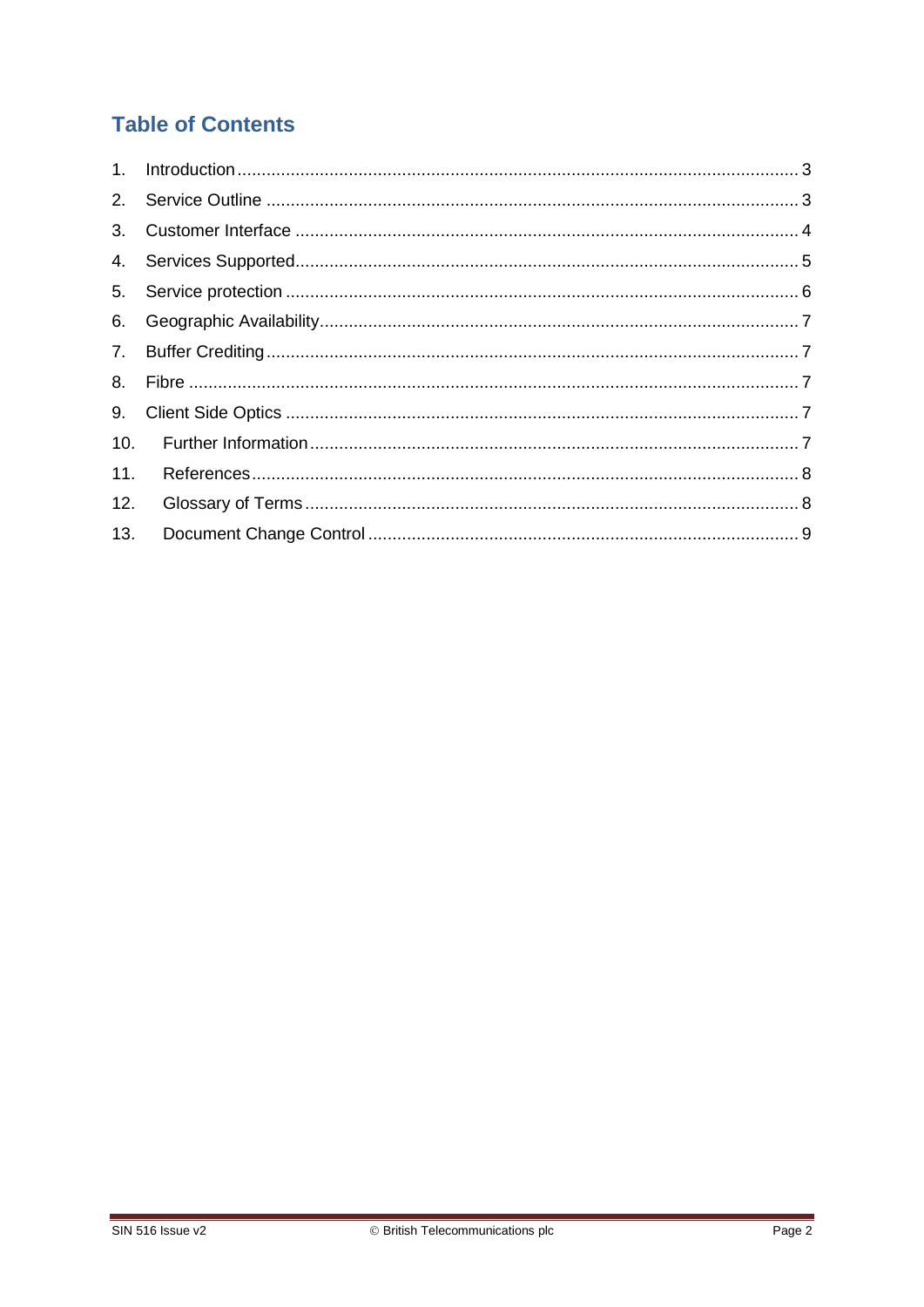#### <span id="page-2-0"></span>**1. Introduction**

This Suppliers' Information Note (SIN) describes the 21CN Optical Solution and its interfaces. The 21CN Optical Solution is a BT Connectivity Services product within the BT Optical services portfolio.

#### <span id="page-2-1"></span>**2. Service Outline**

The 21CN Optical Solution is an end-to-end wavelength service delivered over Ciena 6500 optical multiplexer based Dense Wavelength Division Multiplexing (DWDM) technology. The 21CN Optical Solution is suitable for connecting together enterprise customer premises, communications providers' premises, third party data centres and BT 21CN Core/Metro Nodes.

High bandwidth connectivity of up to 100Gb/s per service is offered. The service can be provided over a dedicated or shared 40Gb and 100Gb wavelengths.

The elements of the service are:

- **Service:** this is the end-to-end circuit at 10Gb, 40Gb or 100Gb offered to the customer
- **Wavelength:** used to transport the 10Gb, 40Gb and 100Gb services delivered to the customer. It is carried over the BT 21CN optical core network and suitable Openreach access products
- **Openreach Access Products:** these provide connectivity from the Ciena 6500 optical multiplexer equipment installed in BT 21CN Core/Metro Nodes to the customer's equipment. Depending on the location of the customers' equipment one of four Openreach access products can be used
	- 1. 10Gb Optical Spectrum Access (OSA) or Optical Spectrum Extended Access (OSEA)
	- 2. 40Gb/100Gb Openreach Optical Spectrum Extended Access (OSEA) 6500
	- 3. In-building (Internal) Cablelink
	- 4. In-span (External) Cablelink

Where the OSA, OSEA or OSEA6500 access product is used to deliver the 21CN Optical Solution to the customer, the customer interface will be part of the OSA, OSEA or OSEA6500 product

For details of the customer interface specifications for the Openreach OSA please refer to SIN 489 a[t http://www.btplc.com/sinet/.](http://www.btplc.com/sinet/) Note: Only the 10Gb Ethernet interface option is applicable to the 21CN Optical Solution

For details of the customer interface specifications for the Openreach OSEA please refer to SIN 490 at [http://www.btplc.com/sinet/.](http://www.btplc.com/sinet/) Note: Only the 10Gb Ethernet interface option is applicable to the 21CN Optical Solution

For details of the customer interface specifications for the Openreach Ciena 6500 OSEA please refer to SIN 514 at [http://www.btplc.com/sinet/.](http://www.btplc.com/sinet/) Note: Only the 10Gb, 40Gb and 100Gb Ethernet interface options are applicable to the 21CN Optical Solution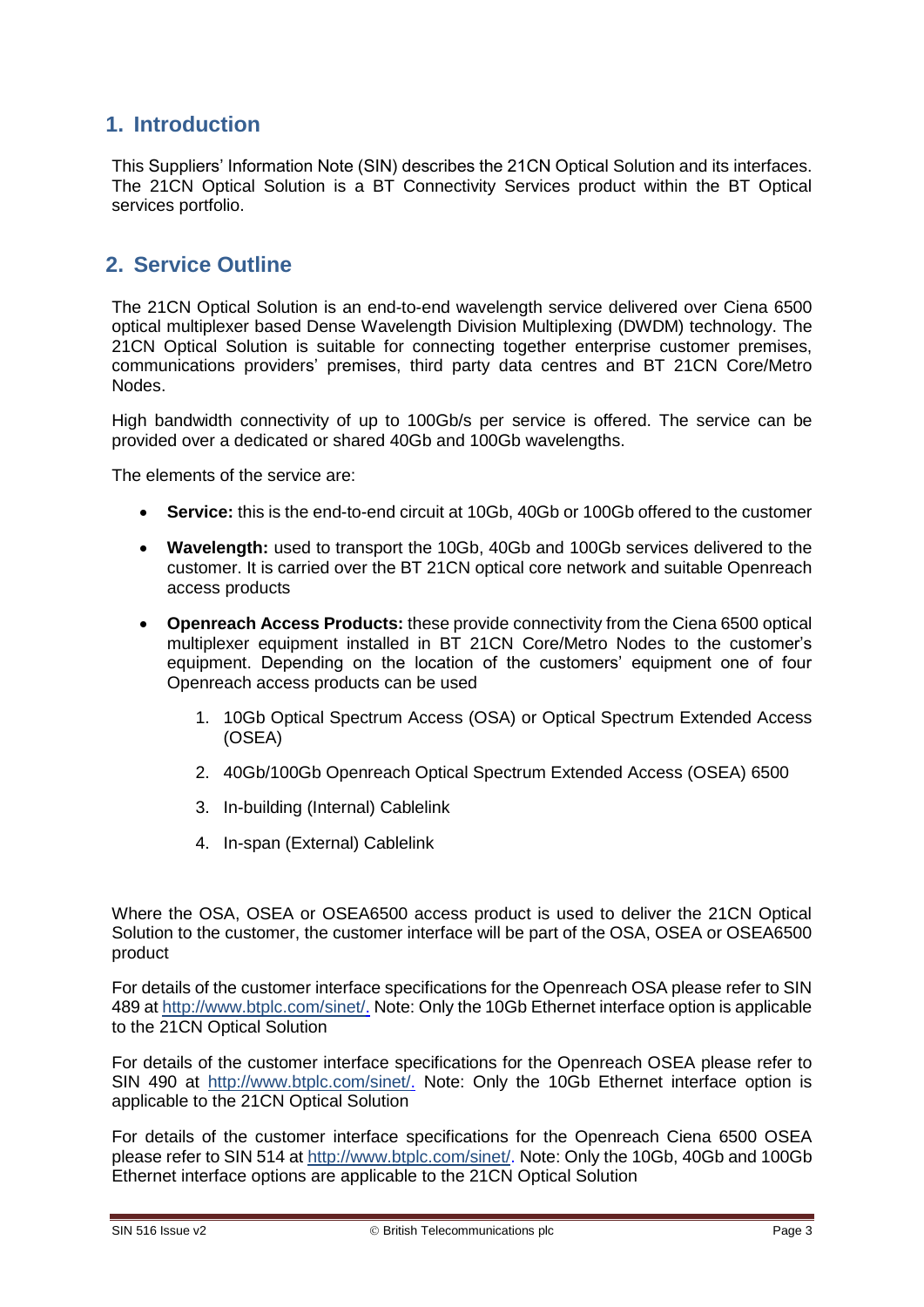Where an Internal or External Cablelink product is used, the information in this SIN applies.

The 21CN Optical Solution has no maximum radial distance between the customer's equipment. However, additional amplification may be required as the fibre route distance increases.

#### <span id="page-3-0"></span>**3. Customer Interface**

The presentation to either the customer or the Openreach OSA/OSEA/OSEA6500 access product will be via a fibre patch panel with Subscriber Connector/ Angled Polished Connector ("SC/APC") connectors or Little Connector (LC). The SC/APC or LC connectors are the termination point of the Openreach Internal Cablelink product.



For the External Cablelink, the presentation to the customer will be a fibre splice between the External Cablelink and the customer's own fibre in the 21CN Core/Metro Node cable chamber. The fibre splice will be provided by Openreach and is the termination point of the Openreach External Cablelink product.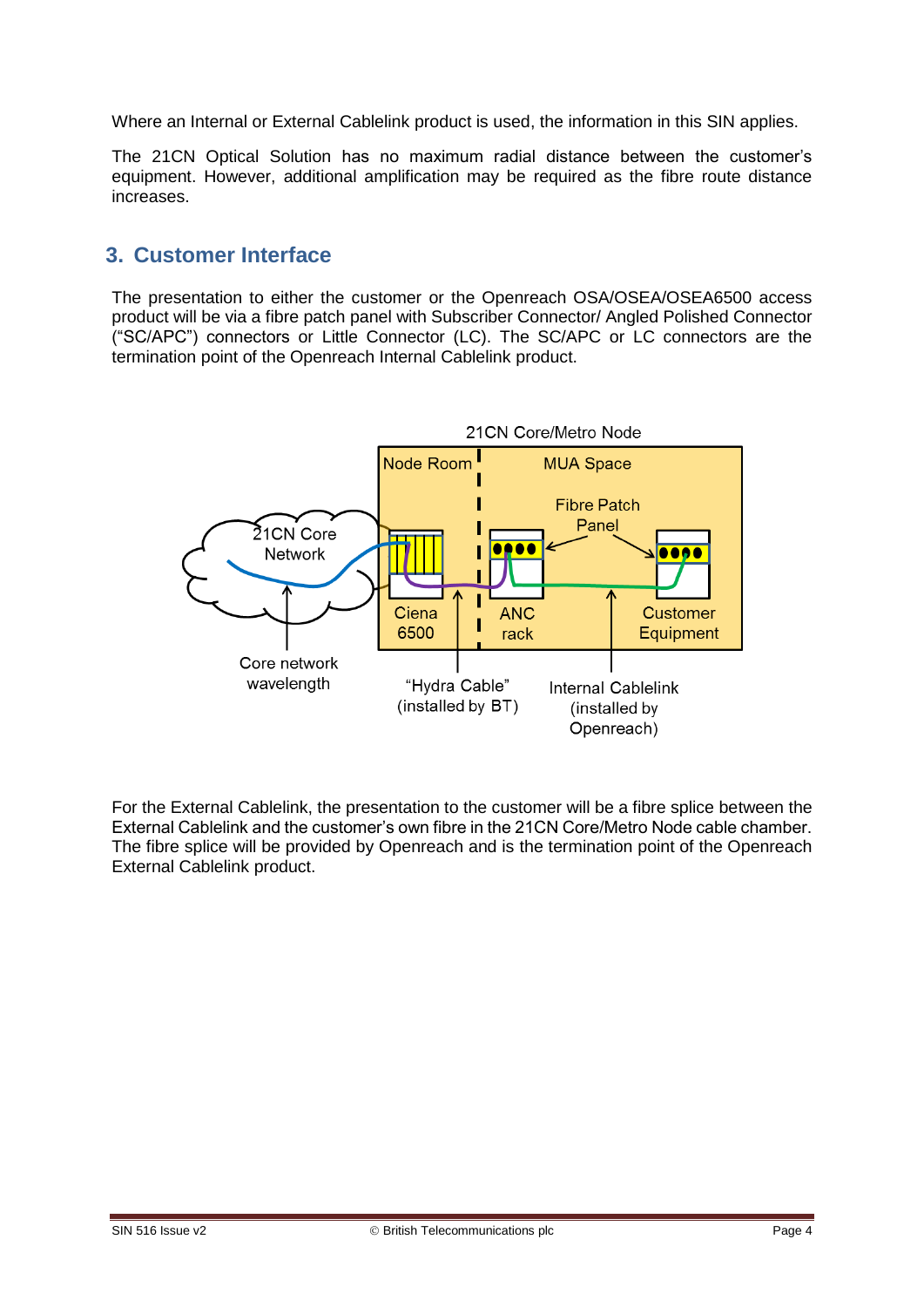

## <span id="page-4-0"></span>**4. Services Supported**

The services are available with the following bandwidths/protocols:

- 10 Gigabit Ethernet (LAN PHY)
- 10 Gigabit Ethernet (WAN PHY)
- 40 Gigabit Ethernet
- 100 Gigabit Ethernet

21CN Optical Solution services are intended for connection to standard optical interfaces of 850nm multimode or 1310nm and 1550nm single mode types. 1310nm multimode fibre interfaces are not supported. No electrical interfaces are offered. Table 1 gives details of the client interface options

| <b>Client Interfaces</b>         |                  |                                      |                                                                 |           |                                                                 |                                                                |
|----------------------------------|------------------|--------------------------------------|-----------------------------------------------------------------|-----------|-----------------------------------------------------------------|----------------------------------------------------------------|
| <b>Service</b>                   | <b>Bandwidth</b> | <b>Interface</b><br>Card             | 850 <sub>nm</sub>                                               | 1310nm    | <b>1310nm</b>                                                   | 1550 <sub>nm</sub>                                             |
| <b>Supported</b>                 |                  |                                      | MМ                                                              | мм        | <b>SM</b>                                                       | <b>SM</b>                                                      |
| 10 Gigabit Ethernet<br>(LAN PHY) | 10.3125Gb        | 4x10Gb<br>and<br>10x10Gb<br>Ethernet | Customer<br>Site only<br>OSEA6500<br>access<br>only<br>(Note 1) | <b>No</b> | Customer<br>Site,<br>Core<br>Node<br>and Data<br>Centre<br>Node | Core<br>Node<br>and Data<br>Centre<br>Node<br>only<br>(Note 2) |
| 10 Gigabit Ethernet<br>(WAN PHY) | 9.95328Gb        | 4x10Gb<br>and<br>10x10Gb<br>Ethernet | Customer<br>Site only                                           | No.       | Customer<br>Site,<br>Core<br>Node                               | Core<br>Node<br>and Data<br>Centre                             |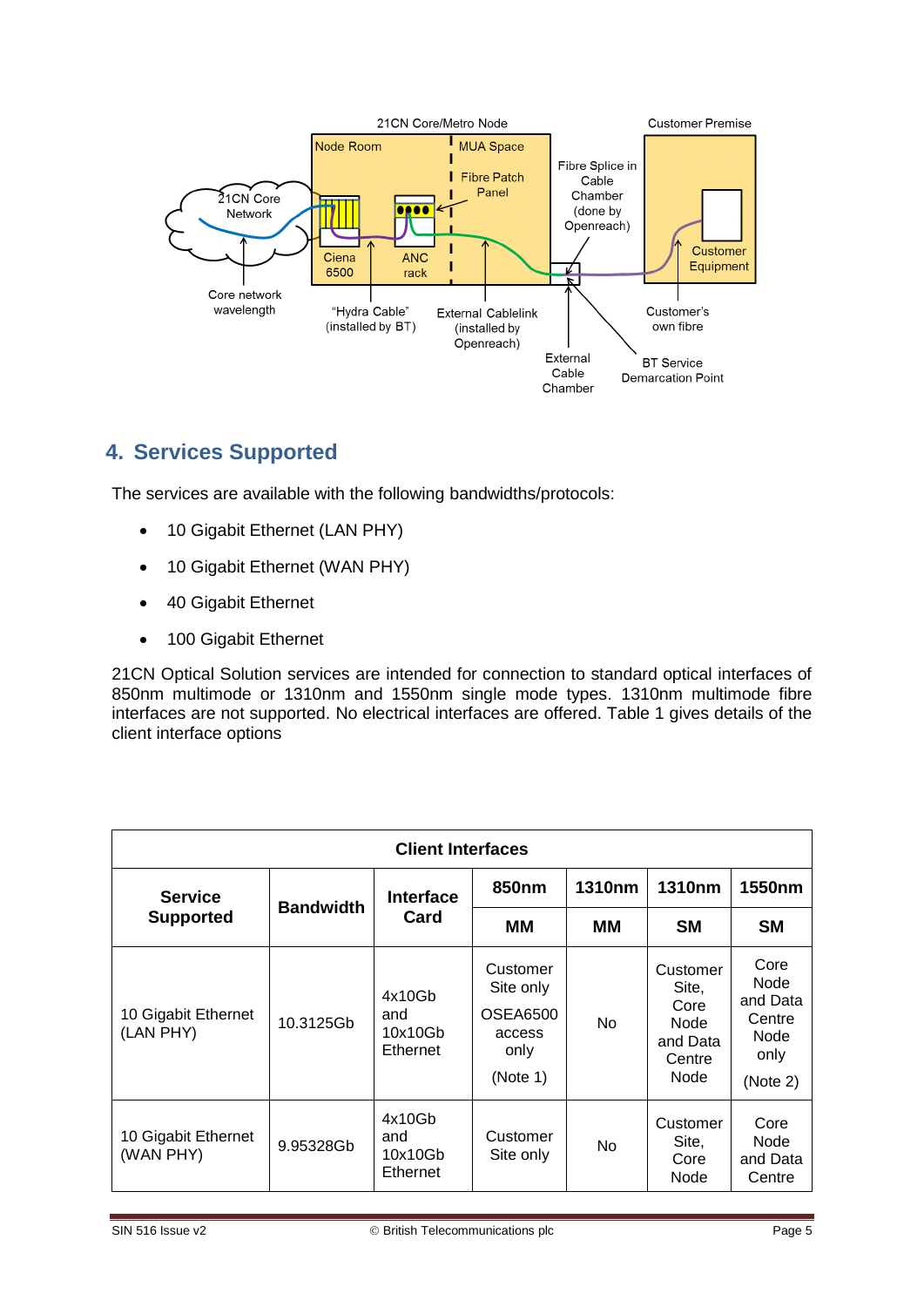|                         |           |                     | <b>OSEA6500</b><br>access<br>only<br>(Note 1) |     | and Data<br>Centre<br>Node                                      | Node<br>only<br>(Note 2) |
|-------------------------|-----------|---------------------|-----------------------------------------------|-----|-----------------------------------------------------------------|--------------------------|
| 40 Gigabit Ethernet     | 41.25Gb   | 1x40Gb<br>Ethernet  | <b>Not</b><br>Available<br>(Note 3)           | No. | Customer<br>Site,<br>Core<br>Node<br>and Data<br>Centre<br>Node | <b>Not</b><br>Available  |
| 100 Gigabit<br>Ethernet | 103.125Gb | 1x100Gb<br>Ethernet | Not<br>Available<br>(Note 3)                  | No. | Customer<br>Site,<br>Core<br>Node<br>and Data<br>Centre<br>Node | Not<br>Available         |

Note 1 - The OSEA 6500 offers an 850nm multi-mode 10GE client interface, but it is not offered by the OSA, OSEA or the NGWDM Core network. The 850nm multi-mode 10GE client interface is only available at Customer Sites connected to the BT 21CN optical core network via an OSEA 6500 access product

Note 2 - The BT 21CN optical core network offers a 1550nm single mode 10GE client interface, but it is not offered by the OSA, OSEA or OSEA 6500 access products. The 1550nm single mode 10GE client interface is only available in Core Nodes or Data Centre Nodes; it is not available at Customer Sites

Note 3 – The OSEA 6500 access product offers 40GE 850nm SR4 & 100GE 850nm SR10 client interface options, and the 21CN optical core network offers a 100GE 850nm SR10 client interface. These 850nm multi-mode fibre types are not offered on the 21CN Optical solution because they use MPO (Multi-fibre Push On) compliant connectors on multi-fibre cables. To be used, they would require direct connection between the BT equipment & the customer equipment without use of an Openreach access product.

## <span id="page-5-0"></span>**5. Service protection**

Two levels of end to end bearer/wavelength protection are available:

- 21CN Optical Standard
- 21CN Optical Resilience Option 2

Wavelength switching is not offered on the 21CN Optical Solution

For more details on the bearer/wavelength resilience options please refer to the Wholesale Optical and Optical Connect Core product description documentation.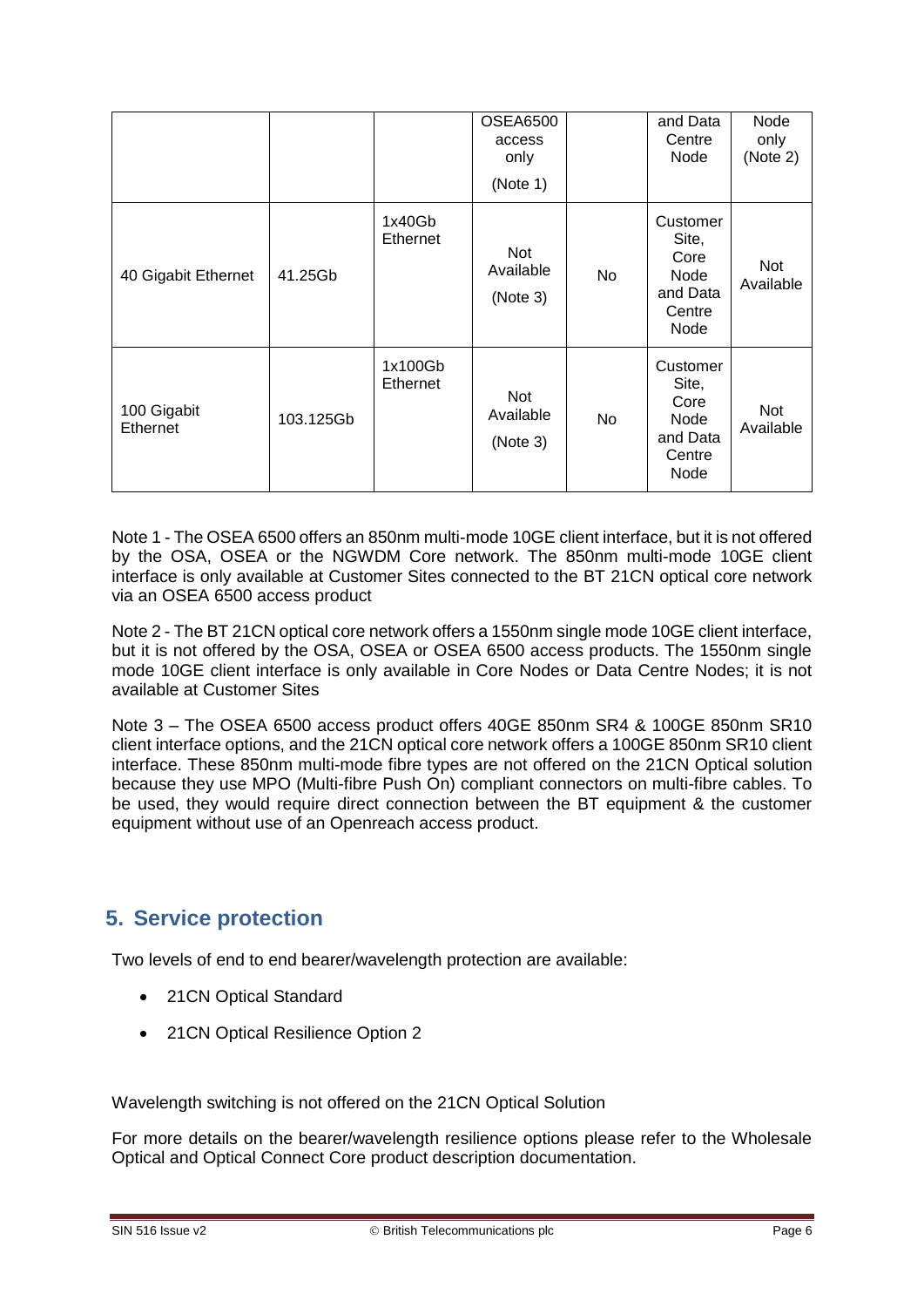For Wholesale Optical this can be found at: [www.btwholesale.com](http://www.btwholesale.com/)

For Optical Connect, this can be found at: [www.globalservices.bt.com](http://www.globalservices.bt.com/)

#### <span id="page-6-0"></span>**6. Geographic Availability**

The 21CN Optical solution is offered throughout the UK subject to survey.

## <span id="page-6-1"></span>**7. Buffer Crediting**

The 21CN Optical solution does not support buffer crediting but is transparent to the customer own equipment distance extension protocols.

#### <span id="page-6-2"></span>**8. Fibre**

Where a service employing a single mode interface is provided, all fibre connections to and from the optical patch panel use single mode fibre 9/125 micron according to ITU-T G.652

Where a 10Gb service employing a multimode interface is provided, all fibre connections to and from the optical patch panel use multimode fibre 62.5/125 micron or 50/125 micron @ 850nm according to ITU-T G.651

#### <span id="page-6-3"></span>**9. Client Side Optics**

Table 2 below provides details of the optical power margins for both the receive and transmit interfaces of the client facing optical interfaces

| <b>Supported Client Rates</b> | <b>Interface</b><br><b>Type</b> | <b>Receiver</b><br><b>Minimum</b><br>(dBm) | <b>Receiver</b><br>Overload<br>(dBm) | <b>Transmit</b><br><b>Minimum</b><br>(dBm) | Transmit<br>Overload<br>(dBm) |
|-------------------------------|---------------------------------|--------------------------------------------|--------------------------------------|--------------------------------------------|-------------------------------|
| 10GE LAN PHY, 10GE WAN Phy,   | SM (1310)                       | $-11$                                      | -1                                   | -6                                         | -1                            |
| 10GE LAN PHY, 10GE WAN Phy,   | MM (850)                        | $-11.2$                                    | 0                                    | $-8.2$                                     | 0                             |
| 40GE                          | SM (1310)                       | $-11.5$                                    | 2.3                                  | $-2.3$                                     | 2.3                           |
| 100GE                         | SM (1310)                       | $-8.6$                                     | 4.5                                  | $-2.3$                                     | 4.5                           |

#### <span id="page-6-4"></span>**10. Further Information**

For enquiries concerning connection availability between particular sites and for further product information about the 21CN Optical solution, please contact your BT Account Manager or Sales Specialist.

If you have enquiries relating to this document then please contact: [sinet.helpdesk@bt.com](mailto:sinet.helpdesk@bt.com)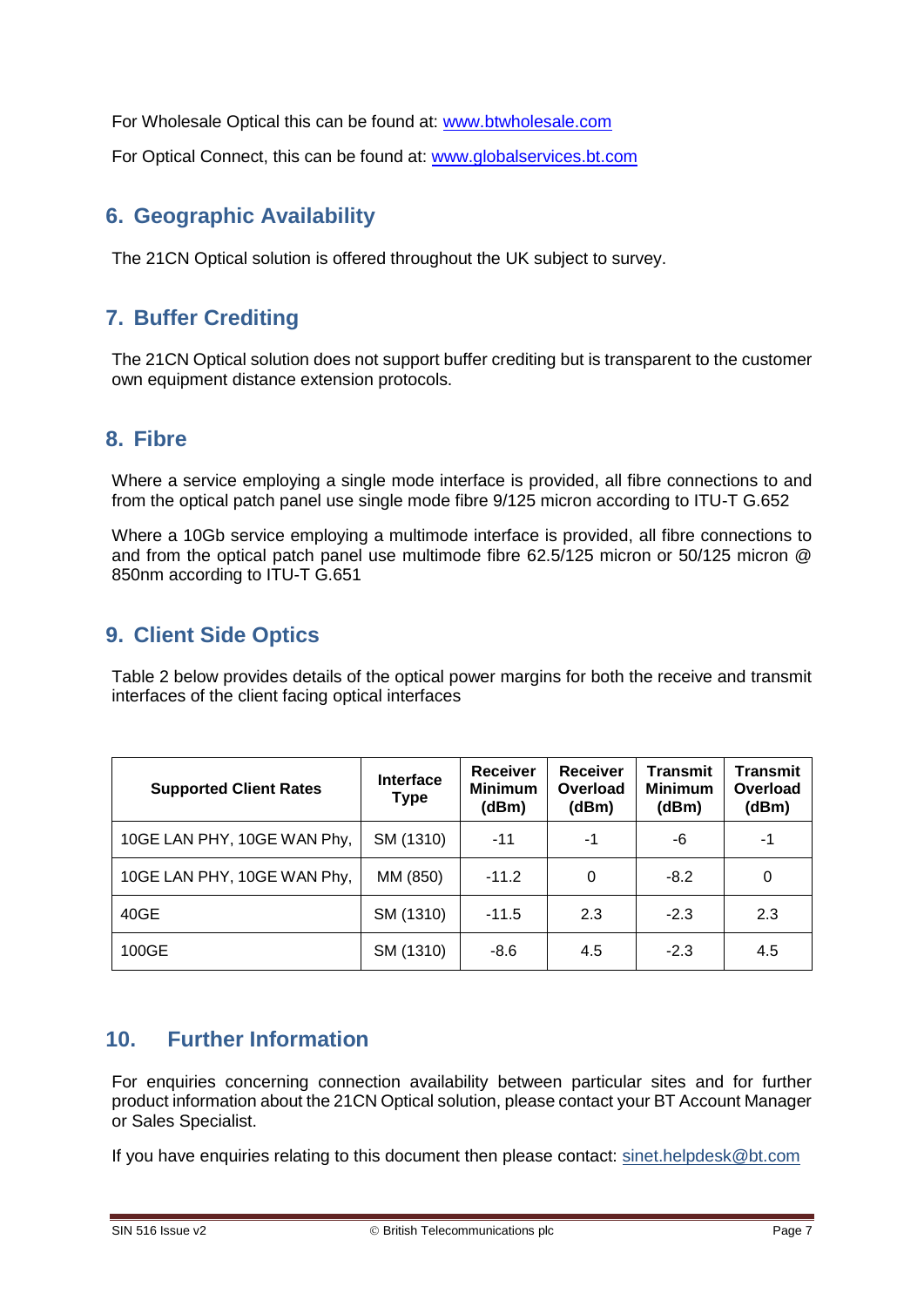## <span id="page-7-0"></span>**11. References**

| 1 | ITU-T G651         | Recommendation G.651 – Characteristics of a 50/125um multimode<br>graded index optical fibre cable                                                   |
|---|--------------------|------------------------------------------------------------------------------------------------------------------------------------------------------|
| 2 | <b>ITU-T G.652</b> | Recommendation G.652 – Characteristics of a single mode optical fibre<br>cable                                                                       |
| 3 | IEC 61754-7        | Standard for "Fibre Optic Interconnecting Devices & Passive<br>Components - Fibre Optic Connector Interfaces - Part 7 MPO<br><b>Connector Family</b> |
| 4 | <b>ETSI</b>        | European Telecommunication Standards Institute                                                                                                       |
| 5 | <b>SIN 489</b>     | Optical Spectrum Access, Service & Interface Description                                                                                             |
| 6 | SIN 490            | Optical Spectrum Extended Access, Service & Interface Description                                                                                    |
| 7 | <b>SIN 514</b>     | Optical Spectrum Extended Access 6500 (OSEA 6500), Service &<br><b>Interface Description</b>                                                         |

# <span id="page-7-1"></span>**12. Glossary of Terms**

| <b>Abbreviation or term</b> | <b>Explanation</b>                      |
|-----------------------------|-----------------------------------------|
| <b>21CN</b>                 | 21st Century Network                    |
| ВT                          | <b>British Telecommunications plc</b>   |
| <b>DWDM</b>                 | Dense Wave Division Multiplexing        |
| Gb                          | Gigabits per Second                     |
| LAN                         | <b>Local Area Network</b>               |
| <b>MM</b>                   | MultiMode                               |
| <b>NTP</b>                  | <b>Network Terminating Point</b>        |
| <b>OSA</b>                  | <b>Optical Spectrum Access</b>          |
| <b>OSEA</b>                 | <b>Optical Spectrum Extended Access</b> |
| <b>PHY</b>                  | <b>Physical Layer</b>                   |
| <b>SIN</b>                  | <b>Supplier Information Note</b>        |
| <b>SM</b>                   | Single Mode                             |
| <b>WAN</b>                  | <b>Wide Area Networks</b>               |